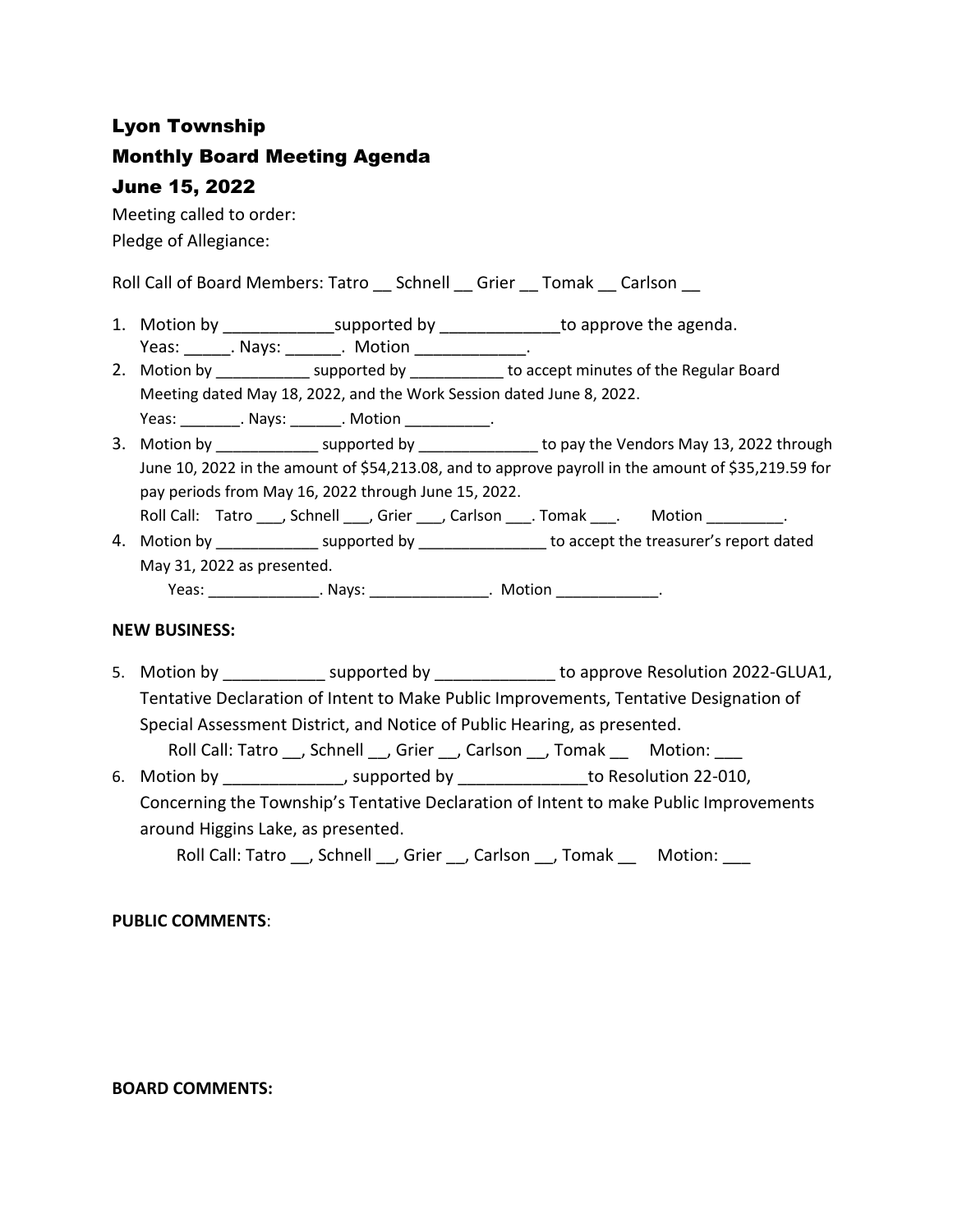**Supervisor Tatro:**

**Clerk Schnell:** 

**Treasurer Grier:**

**Trustee Tomak:**

**Trustee Carlson:**

| Motion by | , supported by | to adjourn the meeting. Yeas: |  |
|-----------|----------------|-------------------------------|--|
|           |                |                               |  |

Nays: \_\_\_\_\_\_\_\_\_.

Time of Adjournment \_\_\_\_\_\_\_\_\_\_\_\_\_

Members of the public will only be able to speak at the meeting during the public comment portion of the meeting and such comment will be limited to three minutes per person. To provide for orderly public comment, a person wishing to speak during public comment must state their name and request to be recognized by the Board. The Board will recognize all persons wishing to speak during public comment. If, prior to the meeting, members of the public have certain questions or wish to provide input on any business that will be addressed at the meeting then such persons may contact the Township Board members through Lyon Township Clerk, by email clerk@lyontownship.org, or by mail at: PO Box 48 Higgins Lake, MI 48627

*The Township will provide necessary reasonable auxiliary aids and services to individuals with disabilities upon 72 hours advance notice by contacting Doug Schnell, Township Clerk, by email, phone, or mail at the below.*

Doug Schnell Lyon Township, Clerk

7851 W. Higgins Lake Dr